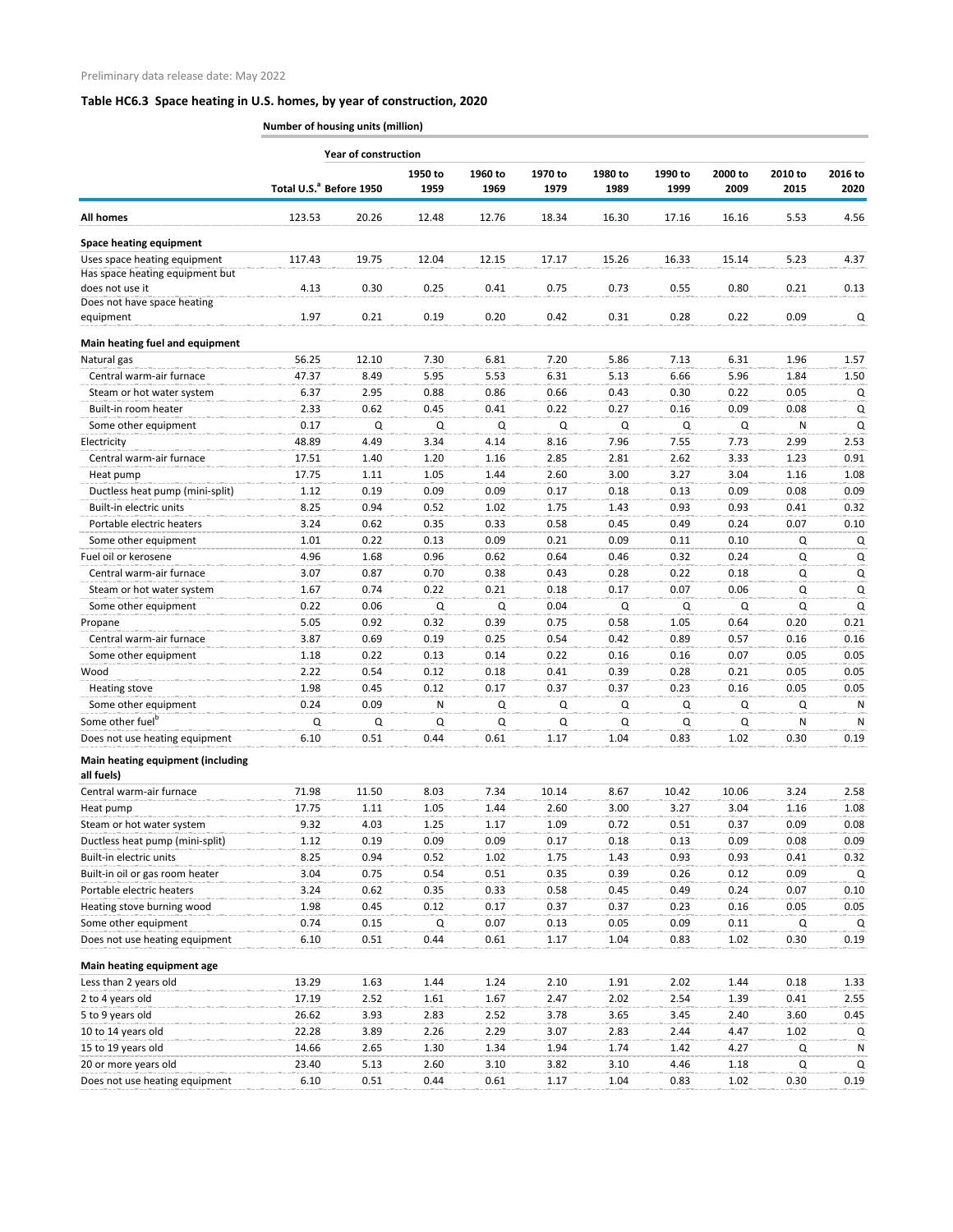**Number of housing units (million)**

|                                                                             | <b>Year of construction</b>         |       |                 |                 |                 |                 |                 |                 |                 |                 |  |  |
|-----------------------------------------------------------------------------|-------------------------------------|-------|-----------------|-----------------|-----------------|-----------------|-----------------|-----------------|-----------------|-----------------|--|--|
|                                                                             | Total U.S. <sup>ª</sup> Before 1950 |       | 1950 to<br>1959 | 1960 to<br>1969 | 1970 to<br>1979 | 1980 to<br>1989 | 1990 to<br>1999 | 2000 to<br>2009 | 2010 to<br>2015 | 2016 to<br>2020 |  |  |
| All homes                                                                   | 123.53                              | 20.26 | 12.48           | 12.76           | 18.34           | 16.30           | 17.16           | 16.16           | 5.53            | 4.56            |  |  |
| Has thermostat                                                              |                                     |       |                 |                 |                 |                 |                 |                 |                 |                 |  |  |
| Yes                                                                         | 109.35                              | 16.68 | 10.69           | 10.83           | 16.03           | 14.56           | 15.61           | 15.32           | 5.26            | 4.38            |  |  |
| Smart or internet-connected                                                 |                                     |       |                 |                 |                 |                 |                 |                 |                 |                 |  |  |
| thermostat                                                                  | 12.78                               | 1.47  | 1.00            | 0.86            | 1.37            | 1.49            | 2.25            | 2.51            | 0.81            | 1.02            |  |  |
| Programmable thermostat                                                     | 52.49                               | 7.47  | 5.07            | 5.19            | 7.42            | 6.70            | 7.63            | 7.59            | 2.93            | 2.50            |  |  |
| Non-programmable thermostat                                                 | 44.08                               | 7.74  | 4.62            | 4.77            | 7.25            | 6.37            | 5.72            | 5.22            | 1.52            | 0.86            |  |  |
| No.                                                                         | 12.73                               | 3.35  | 1.62            | 1.82            | 1.98            | 1.50            | 1.39            | 0.68            | 0.22            | 0.17            |  |  |
| Does not use heating or air-<br>conditioning equipment                      | 1.45                                | 0.23  | 0.17            | 0.11            | 0.33            | 0.24            | 0.16            | 0.16            | 0.04            | Q               |  |  |
| Main heating equipment control                                              |                                     |       |                 |                 |                 |                 |                 |                 |                 |                 |  |  |
| Sets one temperature and leaves it                                          |                                     |       |                 |                 |                 |                 |                 |                 |                 |                 |  |  |
| there most of the time                                                      | 50.49                               | 7.69  | 5.25            | 5.26            | 7.58            | 6.73            | 6.96            | 6.72            | 2.40            | 1.89            |  |  |
| Manually adjusts the temperature                                            | 30.93                               | 5.51  | 3.26            | 3.26            | 4.65            | 3.95            | 4.21            | 3.72            | 1.28            | 1.06            |  |  |
| Programmable or smart thermostat                                            |                                     |       |                 |                 |                 |                 |                 |                 |                 |                 |  |  |
| automatically adjusts the temperature                                       | 19.79                               | 3.02  | 1.73            | 1.65            | 2.36            | 2.37            | 3.36            | 3.21            | 1.05            | 1.04            |  |  |
| Turns equipment on or off as needed<br>Household does not have control over | 12.06                               | 2.28  | 1.20            | 1.43            | 2.05            | 1.64            | 1.42            | 1.25            | 0.46            | 0.34            |  |  |
| the equipment                                                               | 3.91                                | 1.23  | 0.56            | 0.54            | 0.51            | 0.50            | 0.35            | 0.18            | Q               | Q               |  |  |
| Controls heating equipment in some                                          |                                     |       |                 |                 |                 |                 |                 |                 |                 |                 |  |  |
| other way                                                                   | 0.24                                | Q     | Q               | Q               | Q               | 0.07            | Q               | Q               | Q               | Q               |  |  |
| Does not use heating equipment                                              | 6.10                                | 0.51  | 0.44            | 0.61            | 1.17            | 1.04            | 0.83            | 1.02            | 0.30            | 0.19            |  |  |
| Secondary heating fuel and<br>equipment                                     |                                     |       |                 |                 |                 |                 |                 |                 |                 |                 |  |  |
| Uses secondary heating equipment                                            | 51.25                               | 9.31  | 5.22            | 5.16            | 7.41            | 6.44            | 7.39            | 6.72            | 1.92            | 1.67            |  |  |
| Natural gas                                                                 | 7.55                                | 0.82  | 0.50            | 0.61            | 0.75            | 0.72            | 1.49            | 1.70            | 0.46            | 0.50            |  |  |
| Fireplace                                                                   | 6.94                                | 0.62  | 0.44            | 0.50            | 0.67            | 0.68            | 1.42            | 1.67            | 0.44            | 0.50            |  |  |
| Some other equipment                                                        | 0.61                                | 0.20  | Q               | 0.12            | 0.08            | 0.04            | 0.07            | Q               | Q               | N               |  |  |
| Electricity                                                                 | 31.50                               | 6.75  | 3.82            | 3.39            | 4.58            | 3.81            | 3.88            | 3.26            | 1.13            | 0.87            |  |  |
| Portable electric heaters                                                   | 25.02                               | 5.48  | 3.12            | 2.87            | 3.54            | 2.96            | 2.98            | 2.53            | 0.83            | 0.70            |  |  |
| Ductless heat pump (mini-split)                                             | 0.94                                | 0.20  | 0.10            | 0.06            | 0.16            | 0.15            | 0.12            | 0.10            | Q               | Q               |  |  |
| Built-in electric units                                                     | 3.17                                | 0.76  | 0.39            | 0.27            | 0.57            | 0.39            | 0.42            | 0.24            | 0.10            | Q               |  |  |
| Fireplace                                                                   | 1.79                                | 0.22  | 0.18            | 0.17            | 0.20            | 0.19            | 0.25            | 0.34            | 0.13            | 0.11            |  |  |
| Some other equipment                                                        | 0.57                                | 0.09  | Q               | Q               | 0.10            | 0.11            | 0.12            | 0.04            | Q               | Q               |  |  |
| Wood                                                                        | 8.61                                | 1.22  | 0.67            | 0.88            | 1.62            | 1.51            | 1.40            | 1.00            | 0.18            | 0.14            |  |  |
| Heating stove                                                               | 3.12                                | 0.68  | 0.34            | 0.30            | 0.62            | 0.50            | 0.32            | 0.30            | 0.04            | Q               |  |  |
| Fireplace                                                                   | 5.47                                | 0.54  | 0.33            | 0.58            | 0.99            | 1.00            | 1.08            | 0.70            | 0.13            | 0.11            |  |  |
| Some other equipment                                                        | Q                                   | N     | N               | N               | N               | N               | Q               | Q               | Q               | Q               |  |  |
| Some other fuel <sup>b</sup>                                                | 3.59                                | 0.53  | 0.23            | 0.27            | 0.47            | 0.40            | 0.61            | 0.76            | 0.16            | 0.15            |  |  |
| Does not use secondary heating                                              |                                     |       |                 |                 |                 |                 |                 |                 |                 |                 |  |  |
| equipment                                                                   | 66.18                               | 10.44 | 6.81            | 6.99            | 9.76            | 8.82            | 8.94            | 8.42            | 3.30            | 2.70            |  |  |
| Does not use any heating equipment                                          | 6.10                                | 0.51  | 0.44            | 0.61            | 1.17            | 1.04            | 0.83            | 1.02            | 0.30            | 0.19            |  |  |
| <b>Secondary heating usage</b>                                              |                                     |       |                 |                 |                 |                 |                 |                 |                 |                 |  |  |
| Uses all or almost all of the time                                          | 10.91                               | 2.71  | 1.24            | 1.08            | 1.63            | 1.38            | 1.36            | 0.99            | 0.29            | 0.24            |  |  |
| Uses at least once a week                                                   | 9.41                                | 1.65  | 0.82            | 0.90            | 1.31            | 1.07            | 1.38            | 1.42            | 0.45            | 0.40            |  |  |
| Uses a few times per month                                                  | 4.71                                | 0.75  | 0.46            | 0.51            | 0.57            | 0.63            | 0.63            | 0.74            | 0.23            | 0.17            |  |  |
| Uses only when it is very cold<br>Uses only in rare situations, such as     | 19.64                               | 3.32  | 2.08            | 2.04            | 2.95            | 2.40            | 3.00            | 2.58            | 0.64            | 0.62            |  |  |
| when a guest is visiting<br>Does not use secondary heating                  | 6.59                                | 0.88  | 0.62            | 0.63            | 0.95            | 0.96            | 1.02            | 1.00            | 0.30            | 0.24            |  |  |
| equipment                                                                   | 66.18                               | 10.44 | 6.81            | 6.99            | 9.76            | 8.82            | 8.94            | 8.42            | 3.30            | 2.70            |  |  |
| Does not use any heating equipment                                          | 6.10                                | 0.51  | 0.44            | 0.61            | 1.17            | 1.04            | 0.83            | 1.02            | 0.30            | 0.19            |  |  |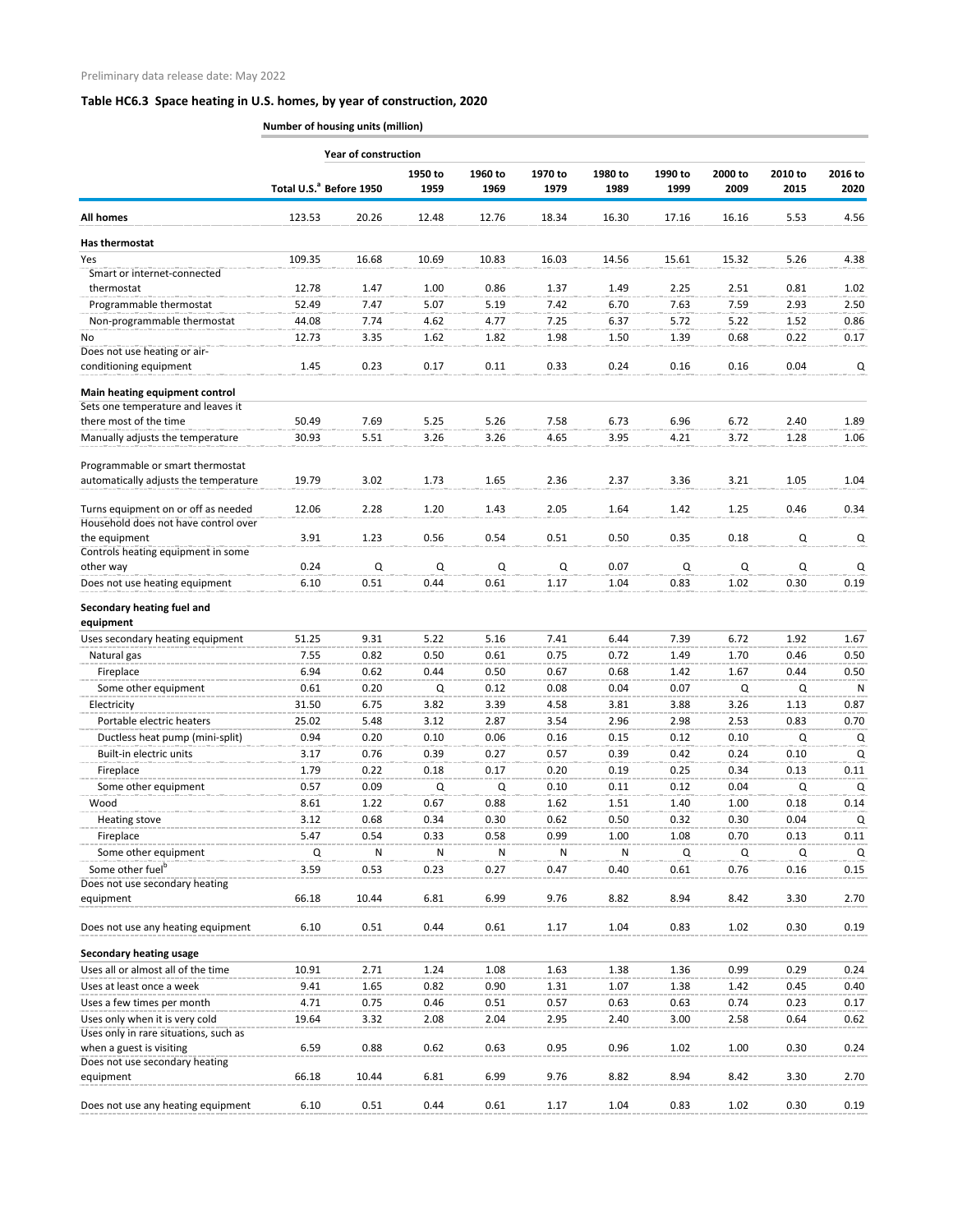**Number of housing units (million)**

|                                                             | <b>Year of construction</b>         |       |                 |                 |                 |                 |                 |                 |                 |                 |  |  |
|-------------------------------------------------------------|-------------------------------------|-------|-----------------|-----------------|-----------------|-----------------|-----------------|-----------------|-----------------|-----------------|--|--|
|                                                             | Total U.S. <sup>ª</sup> Before 1950 |       | 1950 to<br>1959 | 1960 to<br>1969 | 1970 to<br>1979 | 1980 to<br>1989 | 1990 to<br>1999 | 2000 to<br>2009 | 2010 to<br>2015 | 2016 to<br>2020 |  |  |
| All homes                                                   | 123.53                              | 20.26 | 12.48           | 12.76           | 18.34           | 16.30           | 17.16           | 16.16           | 5.53            | 4.56            |  |  |
| Winter indoor daytime temperature                           |                                     |       |                 |                 |                 |                 |                 |                 |                 |                 |  |  |
| when someone is home                                        |                                     |       |                 |                 |                 |                 |                 |                 |                 |                 |  |  |
| 63 degrees or less                                          | 4.29                                | 1.13  | 0.59            | 0.37            | 0.71            | 0.56            | 0.45            | 0.33            | 0.11            | Q               |  |  |
| 64 to 66 degrees                                            | 10.27                               | 2.38  | 1.02            | 1.11            | 1.46            | 1.17            | 1.37            | 1.06            | 0.40            | 0.29            |  |  |
| 67 to 69 degrees                                            | 32.43                               | 6.03  | 3.53            | 3.33            | 4.38            | 3.93            | 4.49            | 4.21            | 1.32            | 1.21            |  |  |
| 70 degrees                                                  | 26.94                               | 4.53  | 2.76            | 2.77            | 4.10            | 3.35            | 3.93            | 3.38            | 1.13            | 0.99            |  |  |
| 71 to 73 degrees                                            | 25.20                               | 3.31  | 2.30            | 2.61            | 3.62            | 3.45            | 3.78            | 3.64            | 1.34            | 1.15            |  |  |
| 74 degrees or more                                          | 18.30                               | 2.37  | 1.84            | 1.95            | 2.91            | 2.80            | 2.31            | 2.52            | 0.91            | 0.67            |  |  |
| Does not use heating equipment                              | 6.10                                | 0.51  | 0.44            | 0.61            | 1.17            | 1.04            | 0.83            | 1.02            | 0.30            | 0.19            |  |  |
| Winter indoor daytime temperature<br>when no one is home    |                                     |       |                 |                 |                 |                 |                 |                 |                 |                 |  |  |
| 63 degrees or less                                          | 18.59                               | 4.25  | 2.17            | 1.89            | 2.63            | 2.33            | 2.33            | 1.97            | 0.57            | 0.44            |  |  |
| 64 to 66 degrees                                            | 22.05                               | 4.12  | 2.42            | 2.29            | 3.16            | 2.66            | 2.92            | 2.75            | 0.96            | 0.79            |  |  |
| 67 to 69 degrees                                            | 30.03                               | 4.89  | 2.98            | 3.17            | 4.15            | 3.71            | 4.44            | 4.04            | 1.39            | 1.26            |  |  |
| 70 degrees                                                  | 19.35                               | 3.03  | 1.89            | 2.09            | 2.91            | 2.72            | 2.74            | 2.39            | 0.81            | 0.76            |  |  |
| 71 to 73 degrees                                            | 15.06                               | 2.00  | 1.40            | 1.51            | 2.23            | 2.05            | 2.24            | 2.23            | 0.81            | 0.60            |  |  |
| 74 degrees or more                                          | 12.35                               | 1.45  | 1.17            | 1.21            | 2.10            | 1.79            | 1.65            | 1.75            | 0.69            | 0.52            |  |  |
| Does not use heating equipment                              | 6.10                                | 0.51  | 0.44            | 0.61            | 1.17            | 1.04            | 0.83            | 1.02            | 0.30            | 0.19            |  |  |
| Winter indoor temperature at night                          |                                     |       |                 |                 |                 |                 |                 |                 |                 |                 |  |  |
| 63 degrees or less                                          | 14.70                               | 3.69  | 1.70            | 1.48            | 2.20            | 1.75            | 1.84            | 1.38            | 0.42            | 0.25            |  |  |
| 64 to 66 degrees                                            | 19.67                               | 3.84  | 2.16            | 2.17            | 2.80            | 2.45            | 2.63            | 2.24            | 0.73            | 0.64            |  |  |
| 67 to 69 degrees                                            | 31.47                               | 4.96  | 3.26            | 3.26            | 4.40            | 3.77            | 4.70            | 4.24            | 1.45            | 1.43            |  |  |
| 70 degrees                                                  | 20.22                               | 3.25  | 2.00            | 1.97            | 2.89            | 2.68            | 2.77            | 2.87            | 1.02            | 0.76            |  |  |
| 71 to 73 degrees                                            | 17.49                               | 2.19  | 1.62            | 1.84            | 2.52            | 2.56            | 2.55            | 2.51            | 1.01            | 0.70            |  |  |
| 74 degrees or more                                          | 13.88                               | 1.82  | 1.30            | 1.42            | 2.35            | 2.05            | 1.84            | 1.91            | 0.60            | 0.60            |  |  |
| Does not use heating equipment                              | 6.10                                | 0.51  | 0.44            | 0.61            | 1.17            | 1.04            | 0.83            | 1.02            | 0.30            | 0.19            |  |  |
| <b>Heated basement</b>                                      |                                     |       |                 |                 |                 |                 |                 |                 |                 |                 |  |  |
| Yes                                                         | 24.93                               | 5.05  | 3.53            | 2.71            | 3.37            | 2.65            | 3.42            | 2.87            | 0.82            | 0.51            |  |  |
| No                                                          | 11.71                               | 4.86  | 1.55            | 1.15            | 1.01            | 0.81            | 1.06            | 0.91            | 0.20            | 0.16            |  |  |
| Not asked (heated homes with no                             |                                     |       |                 |                 |                 |                 |                 |                 |                 |                 |  |  |
| basement)<br>Not asked (unheated homes,                     | 45.02                               | 4.50  | 4.94            | 4.71            | 6.59            | 6.07            | 6.87            | 7.06            | 2.28            | 2.01            |  |  |
| apartments, and mobile homes)                               | 41.88                               | 5.85  | 2.46            | 4.19            | 7.37            | 6.77            | 5.81            | 5.32            | 2.23            | 1.87            |  |  |
| <b>Heated attic</b>                                         |                                     |       |                 |                 |                 |                 |                 |                 |                 |                 |  |  |
| Yes                                                         | 3.48                                | 1.26  | 0.50            | 0.25            | 0.22            | 0.32            | 0.31            | 0.44            | 0.10            | 0.10            |  |  |
| No                                                          | 51.56                               | 8.69  | 5.71            | 5.15            | 6.84            | 6.05            | 7.61            | 7.48            | 2.29            | 1.75            |  |  |
| Not asked (heated homes with no                             |                                     |       |                 |                 |                 |                 |                 |                 |                 |                 |  |  |
| attic)                                                      | 26.61                               | 4.46  | 3.81            | 3.17            | 3.91            | 3.16            | 3.42            | 2.92            | 0.91            | 0.84            |  |  |
| Not asked (unheated homes,<br>apartments, and mobile homes) | 41.88                               | 5.85  | 2.46            | 4.19            | 7.37            | 6.77            | 5.81            | 5.32            | 2.23            | 1.87            |  |  |
| <b>Heated attached garage</b>                               |                                     |       |                 |                 |                 |                 |                 |                 |                 |                 |  |  |
| Yes                                                         | 3.87                                | 0.29  | 0.45            | 0.44            | 0.63            | 0.46            | 0.68            | 0.62            | 0.16            | 0.15            |  |  |
| No                                                          | 46.07                               | 2.69  | 4.21            | 4.49            | 6.55            | 6.09            | 8.50            | 8.62            | 2.65            | 2.28            |  |  |
| Not asked (heated homes with no<br>attached garage)         | 31.71                               | 11.43 | 5.36            | 3.64            | 3.79            | 2.98            | 2.17            | 1.60            | 0.49            | 0.26            |  |  |
| Not asked (unheated homes,                                  |                                     |       |                 |                 |                 |                 |                 |                 |                 |                 |  |  |
| apartments, and mobile homes)                               | 41.88                               | 5.85  | 2.46            | 4.19            | 7.37            | 6.77            | 5.81            | 5.32            | 2.23            | 1.87            |  |  |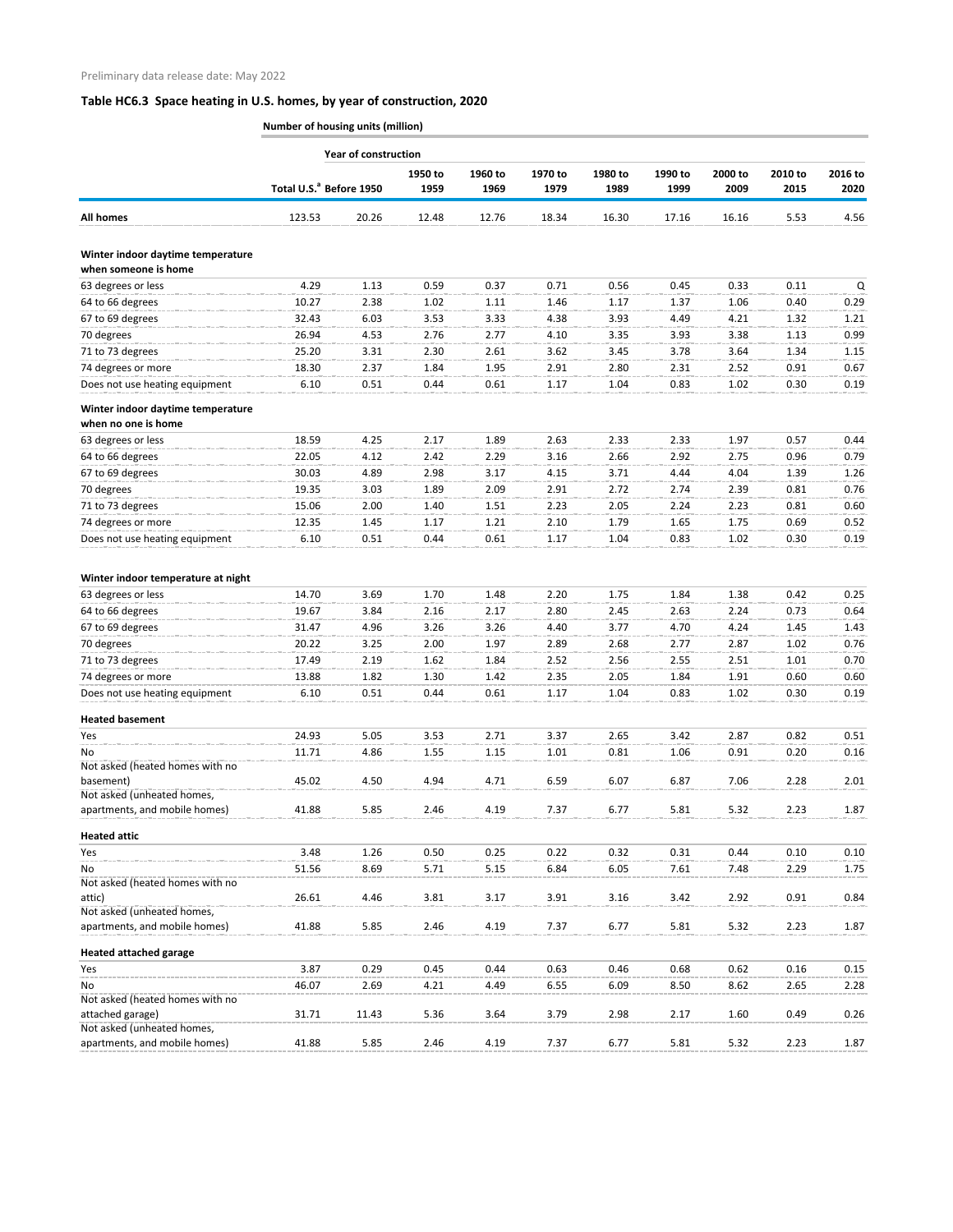|                                    |        | <b>Number of housing units (million)</b> |                 |                 |                 |                 |                 |                 |                 |                 |  |  |  |  |
|------------------------------------|--------|------------------------------------------|-----------------|-----------------|-----------------|-----------------|-----------------|-----------------|-----------------|-----------------|--|--|--|--|
|                                    |        | <b>Year of construction</b>              |                 |                 |                 |                 |                 |                 |                 |                 |  |  |  |  |
|                                    |        | Total U.S. <sup>ª</sup> Before 1950      | 1950 to<br>1959 | 1960 to<br>1969 | 1970 to<br>1979 | 1980 to<br>1989 | 1990 to<br>1999 | 2000 to<br>2009 | 2010 to<br>2015 | 2016 to<br>2020 |  |  |  |  |
| <b>All homes</b>                   | 123.53 | 20.26                                    | 12.48           | 12.76           | 18.34           | 16.30           | 17.16           | 16.16           | 5.53            | 4.56            |  |  |  |  |
| <b>Humidifier usage</b>            |        |                                          |                 |                 |                 |                 |                 |                 |                 |                 |  |  |  |  |
| Uses a humidifier                  | 29.25  | 5.08                                     | 3.19            | 2.87            | 4.23            | 3.56            | 4.30            | 3.82            | 1.17            | 1.04            |  |  |  |  |
| Uses only occasionally             | 7.13   | 1.04                                     | 0.71            | 0.66            | 1.13            | 1.01            | 0.95            | 0.98            | 0.31            | 0.34            |  |  |  |  |
| Uses only during winter months     | 15.77  | 2.98                                     | 1.82            | 1.55            | 2.22            | 1.88            | 2.38            | 1.84            | 0.63            | 0.46            |  |  |  |  |
| Uses about half of the year        | 2.21   | 0.33                                     | 0.27            | 0.25            | 0.33            | 0.26            | 0.27            | 0.32            | 0.10            | 0.08            |  |  |  |  |
| Uses all or almost all of the year | 4.12   | 0.73                                     | 0.39            | 0.40            | 0.54            | 0.41            | 0.70            | 0.68            | 0.12            | 0.17            |  |  |  |  |
| Does not use a humidifier          | 94.28  | 15.18                                    | 9.29            | 9.89            | 14.11           | 12.74           | 12.86           | 12.34           | 4.36            | 3.51            |  |  |  |  |

Source: U.S. Energy Information Administration, Office of Energy Demand and Integrated Statistics, Form EIA-457A of the *2020 Residential Energy Consumption Survey*

Notes: Because of rounding, data may not sum to totals. See RECS Terminology for the definitions of terms used in these tables.

<sup>a</sup> Total U.S. includes all primary occupied housing units in the 50 states and the District of Columbia. Vacant housing units, seasonal units, second homes, military houses, and group quarters are excluded.

**b** Some other fuel includes coal and district steam.

Q = Data withheld because either the relative standard error (RSE) was greater than 50% or fewer than 10 households were in the reporting sample.

N = No households in reporting sample.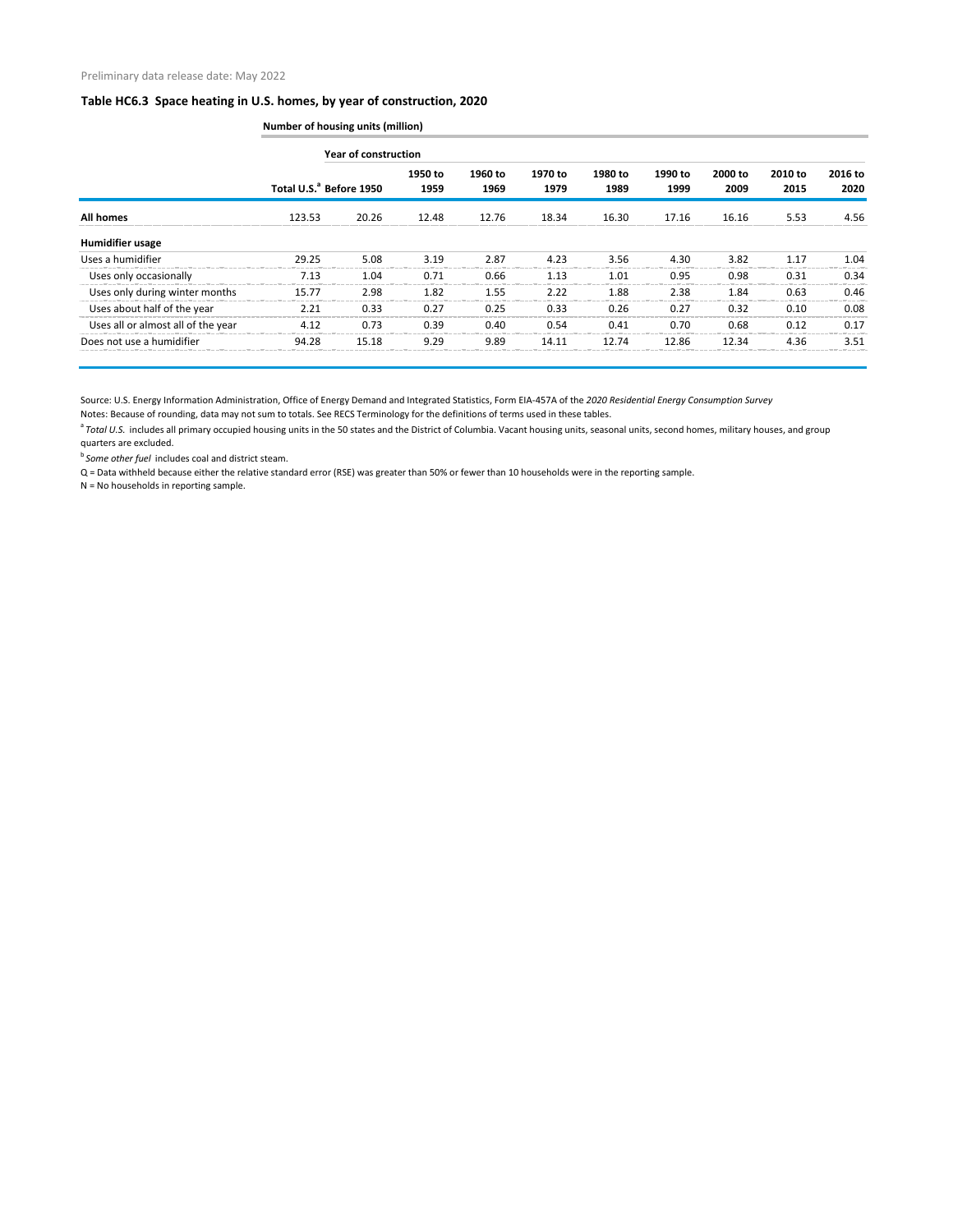**RSEs for number of housing units**

|                                                 |                                     |       |                 |                 |                 | Year of construction |                 |                 |                 |                 |  |  |  |  |  |  |  |  |
|-------------------------------------------------|-------------------------------------|-------|-----------------|-----------------|-----------------|----------------------|-----------------|-----------------|-----------------|-----------------|--|--|--|--|--|--|--|--|
|                                                 | Total U.S. <sup>a</sup> Before 1950 |       | 1950 to<br>1959 | 1960 to<br>1969 | 1970 to<br>1979 | 1980 to<br>1989      | 1990 to<br>1999 | 2000 to<br>2009 | 2010 to<br>2015 | 2016 to<br>2020 |  |  |  |  |  |  |  |  |
| <b>All homes</b>                                | 0.00                                | 0.00  | 0.00            | 0.00            | 0.00            | 0.00                 | 0.00            | 0.00            | 2.84            | 3.44            |  |  |  |  |  |  |  |  |
| <b>Space heating equipment</b>                  |                                     |       |                 |                 |                 |                      |                 |                 |                 |                 |  |  |  |  |  |  |  |  |
| Uses space heating equipment                    | 0.23                                | 0.36  | 0.72            | 0.66            | 0.69            | 0.71                 | 0.51            | 0.67            | 2.79            | 3.46            |  |  |  |  |  |  |  |  |
| Has space heating equipment but                 |                                     |       |                 |                 |                 |                      |                 |                 |                 |                 |  |  |  |  |  |  |  |  |
| does not use it                                 | 5.61                                | 21.15 | 25.04           | 19.49           | 13.53           | 12.64                | 14.08           | 11.95           | 19.38           | 25.46           |  |  |  |  |  |  |  |  |
| Does not have space heating                     |                                     |       |                 |                 |                 |                      |                 |                 |                 |                 |  |  |  |  |  |  |  |  |
| equipment                                       | 7.69                                | 24.00 | 28.41           | 20.85           | 16.05           | 19.95                | 16.40           | 20.62           | 34.90           | 39.65           |  |  |  |  |  |  |  |  |
| Main heating fuel and equipment                 |                                     |       |                 |                 |                 |                      |                 |                 |                 |                 |  |  |  |  |  |  |  |  |
| Natural gas                                     | 0.97                                | 1.73  | 2.51            | 2.52            | 2.75            | 2.73                 | 2.49            | 2.57            | 5.56            | 7.05            |  |  |  |  |  |  |  |  |
| Central warm-air furnace                        | 0.99                                | 2.44  | 3.24            | 3.19            | 2.92            | 3.14                 | 2.67            | 2.71            | 5.54            | 7.02            |  |  |  |  |  |  |  |  |
| Steam or hot water system                       | 3.76                                | 5.39  | 8.91            | 8.82            | 11.43           | 13.78                | 16.89           | 18.30           | 34.95           | 40.45           |  |  |  |  |  |  |  |  |
| Built-in room heater                            | 6.13                                | 12.40 | 14.78           | 15.07           | 21.95           | 20.51                | 22.28           | 29.63           | 32.16           | 56.27           |  |  |  |  |  |  |  |  |
| Some other equipment                            | 19.12                               | 41.12 | 73.07           | 65.89           | 52.63           | 58.62                | 66.75           | 42.89           | 0.00            | 100.54          |  |  |  |  |  |  |  |  |
| Electricity                                     | 0.95                                | 3.22  | 4.94            | 3.61            | 2.45            | 2.17                 | 2.24            | 2.35            | 3.90            | 4.58            |  |  |  |  |  |  |  |  |
| Central warm-air furnace                        | 2.16                                | 7.92  | 9.28            | 9.48            | 5.90            | 5.24                 | 5.07            | 4.89            | 7.18            | 6.67            |  |  |  |  |  |  |  |  |
| Heat pump                                       | 1.84                                | 7.44  | 9.62            | 7.13            | 5.89            | 4.18                 | 4.55            | 4.36            | 7.18            | 6.77            |  |  |  |  |  |  |  |  |
| Ductless heat pump (mini-split)                 | 8.38                                | 19.25 | 29.84           | 28.89           | 20.46           | 23.02                | 22.30           | 27.13           | 26.49           | 31.06           |  |  |  |  |  |  |  |  |
| Built-in electric units                         | 2.74                                | 9.07  | 13.76           | 9.08            | 6.17            | 7.20                 | 9.79            | 11.47           | 12.91           | 13.31           |  |  |  |  |  |  |  |  |
| Portable electric heaters                       | 6.15                                | 14.00 | 17.95           | 17.62           | 13.97           | 14.69                | 14.25           | 19.46           | 33.13           | 31.83           |  |  |  |  |  |  |  |  |
| Some other equipment                            | 10.83                               | 21.07 | 32.86           | 29.28           | 26.33           | 31.64                | 33.45           | 33.79           | 50.10           | 67.57           |  |  |  |  |  |  |  |  |
| Fuel oil or kerosene                            | 3.36                                | 6.39  | 8.69            | 10.40           | 9.14            | 11.59                | 10.06           | 11.80           | 46.43           | 62.20           |  |  |  |  |  |  |  |  |
| Central warm-air furnace                        | 4.55                                | 10.15 | 9.82            | 13.30           | 10.06           | 13.62                | 12.48           | 15.58           | 49.55           | 78.53           |  |  |  |  |  |  |  |  |
| Steam or hot water system                       | 6.77                                | 10.82 | 17.49           | 15.74           | 20.76           | 19.58                | 26.35           | 27.02           | 79.83           | 100.85          |  |  |  |  |  |  |  |  |
| Some other equipment                            | 16.16                               | 32.04 | 42.13           | 42.97           | 38.56           | 51.07                | 57.76           | 41.10           | 101.31          | 100.40          |  |  |  |  |  |  |  |  |
| Propane                                         | 4.01                                | 10.43 | 15.06           | 17.65           | 9.52            | 9.42                 | 8.26            | 9.76            | 15.53           | 20.85           |  |  |  |  |  |  |  |  |
| Central warm-air furnace                        | 4.19                                | 11.51 | 19.58           | 21.52           | 10.91           | 11.90                | 8.89            | 10.24           | 17.35           | 24.33           |  |  |  |  |  |  |  |  |
| Some other equipment                            | 8.03                                | 20.52 | 22.47           | 26.62           | 17.88           | 19.44                | 22.61           | 25.67           | 33.93           | 36.78           |  |  |  |  |  |  |  |  |
| Wood                                            | 5.19                                | 11.97 | 21.18           | 23.95           | 13.61           | 11.89                | 16.63           | 17.08           | 29.13           | 31.62           |  |  |  |  |  |  |  |  |
| <b>Heating stove</b>                            | 5.76                                | 12.88 | 21.18           | 24.96           | 13.67           | 12.17                | 17.39           | 18.65           | 32.27           | 31.62           |  |  |  |  |  |  |  |  |
| Some other equipment                            | 19.24                               | 32.32 | 0.00            | 90.85           | 61.45           | 58.14                | 39.07           | 49.03           | 82.78           | 0.00            |  |  |  |  |  |  |  |  |
| Some other fuel <sup>b</sup>                    | 33.09                               | 70.33 | 100.27          | 100.25          | 100.29          | 100.58               | 90.15           | 100.48          | 0.00            | 0.00            |  |  |  |  |  |  |  |  |
| Does not use heating equipment                  | 4.53                                | 14.06 | 19.51           | 13.28           | 10.23           | 10.46                | 10.09           | 9.94            | 17.98           | 22.87           |  |  |  |  |  |  |  |  |
| Main heating equipment (including<br>all fuels) |                                     |       |                 |                 |                 |                      |                 |                 |                 |                 |  |  |  |  |  |  |  |  |
| Central warm-air furnace                        | 0.66                                | 2.07  | 2.30            | 2.31            | 2.16            | 1.94                 | 1.74            | 1.74            | 4.30            | 5.22            |  |  |  |  |  |  |  |  |
| Heat pump                                       | 1.84                                | 7.44  | 9.62            | 7.13            | 5.89            | 4.18                 | 4.55            | 4.36            | 7.18            | 6.77            |  |  |  |  |  |  |  |  |
| Steam or hot water system                       | 2.85                                | 4.28  | 8.04            | 6.27            | 8.52            | 9.78                 | 12.90           | 15.03           | 22.73           | 27.37           |  |  |  |  |  |  |  |  |
| Ductless heat pump (mini-split)                 | 8.38                                | 19.25 | 29.84           | 28.89           | 20.46           | 23.02                | 22.30           | 27.13           | 26.49           | 31.06           |  |  |  |  |  |  |  |  |
| Built-in electric units                         | 2.74                                | 9.07  | 13.76           | 9.08            | 6.17            | 7.20                 | 9.79            | 11.47           | 12.91           | 13.31           |  |  |  |  |  |  |  |  |
| Built-in oil or gas room heater                 | 5.53                                | 10.38 | 13.36           | 14.48           | 16.53           | 15.31                | 20.28           | 24.95           | 30.10           | 48.45           |  |  |  |  |  |  |  |  |
| Portable electric heaters                       | 6.15                                | 14.00 | 17.95           | 17.62           | 13.97           | 14.69                | 14.25           | 19.46           | 33.13           | 31.83           |  |  |  |  |  |  |  |  |
| Heating stove burning wood                      | 5.76                                | 12.88 | 21.18           | 24.96           | 13.67           | 12.17                | 17.39           | 18.65           | 32.27           | 31.62           |  |  |  |  |  |  |  |  |
| Some other equipment                            | 10.02                               | 24.62 | 32.95           | 36.49           | 24.96           | 37.82                | 28.44           | 22.58           | 59.14           | 53.20           |  |  |  |  |  |  |  |  |
| Does not use heating equipment                  | 4.53                                | 14.06 | 19.51           | 13.28           | 10.23           | 10.46                | 10.09           | 9.94            | 17.98           | 22.87           |  |  |  |  |  |  |  |  |
| Main heating equipment age                      |                                     |       |                 |                 |                 |                      |                 |                 |                 |                 |  |  |  |  |  |  |  |  |
| Less than 2 years old                           | 2.42                                | 7.18  | 7.85            | 7.28            | 5.67            | 7.05                 | 7.20            | 6.92            | 19.57           | 6.78            |  |  |  |  |  |  |  |  |
| 2 to 4 years old                                | 2.11                                | 6.35  | 8.09            | 6.96            | 5.38            | 5.28                 | 5.14            | 8.39            | 13.55           | 5.26            |  |  |  |  |  |  |  |  |
| 5 to 9 years old                                | 1.46                                | 5.00  | 4.57            | 5.03            | 4.17            | 4.02                 | 3.80            | 6.09            | 3.99            | 13.67           |  |  |  |  |  |  |  |  |
| 10 to 14 years old                              | 1.98                                | 4.70  | 6.35            | 5.52            | 5.83            | 5.74                 | 5.60            | 3.39            | 7.82            | 52.40           |  |  |  |  |  |  |  |  |
| 15 to 19 years old                              | 2.50                                | 5.44  | 7.59            | 6.87            | 6.04            | 8.33                 | 6.94            | 4.52            | 83.10           | 0.00            |  |  |  |  |  |  |  |  |
| 20 or more years old                            | 1.77                                | 4.42  | 5.27            | 4.76            | 4.40            | 4.68                 | 4.49            | 8.23            | 77.81           | 78.38           |  |  |  |  |  |  |  |  |
| Does not use heating equipment                  | 4.53                                | 14.06 | 19.51           | 13.28           | 10.23           | 10.46                | 10.09           | 9.94            | 17.98           | 22.87           |  |  |  |  |  |  |  |  |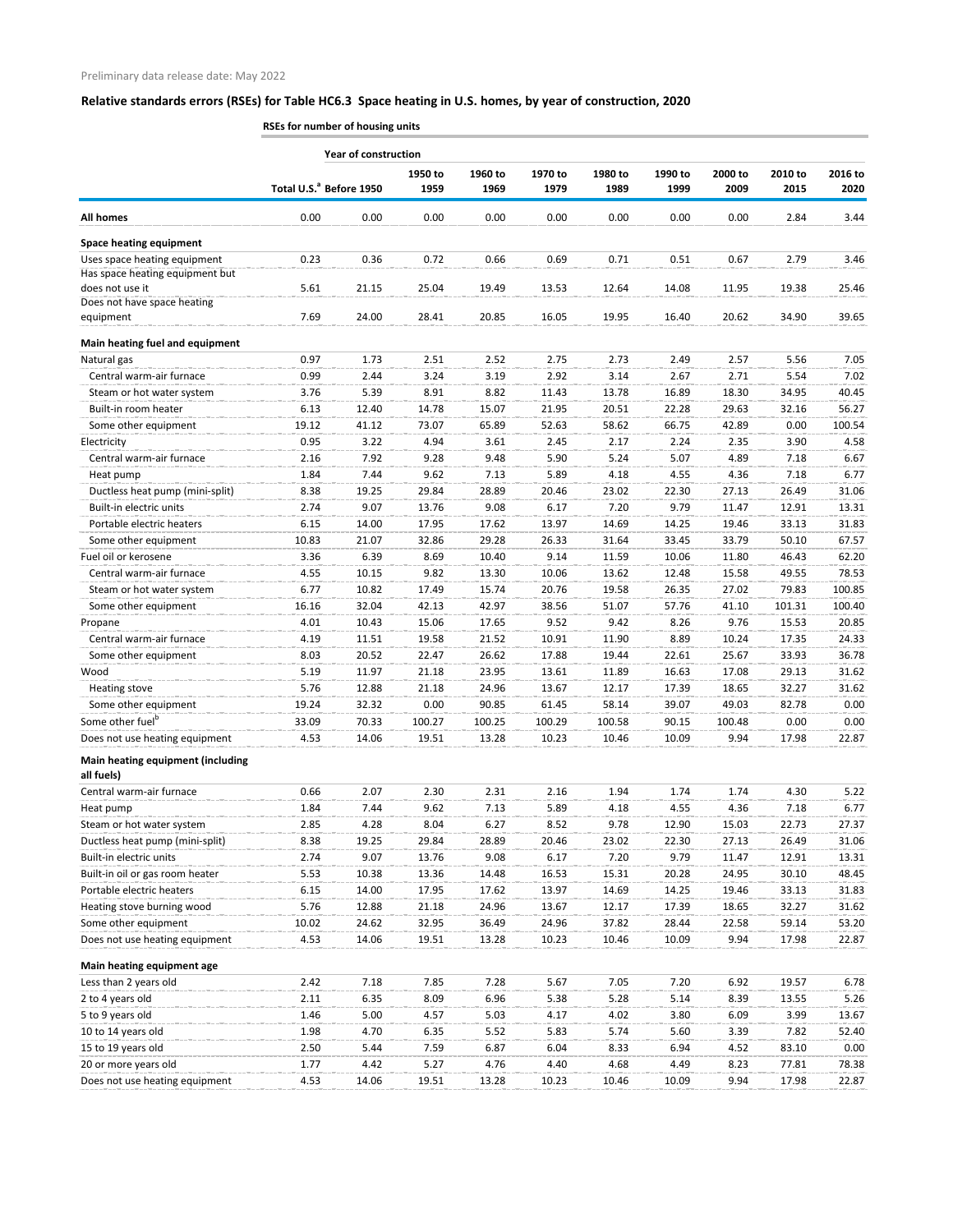**RSEs for number of housing units**

|                                                                         |       | <b>Year of construction</b>         |                 |                 |                 |                 |                 |                 |                 |                 |
|-------------------------------------------------------------------------|-------|-------------------------------------|-----------------|-----------------|-----------------|-----------------|-----------------|-----------------|-----------------|-----------------|
|                                                                         |       | Total U.S. <sup>ª</sup> Before 1950 | 1950 to<br>1959 | 1960 to<br>1969 | 1970 to<br>1979 | 1980 to<br>1989 | 1990 to<br>1999 | 2000 to<br>2009 | 2010 to<br>2015 | 2016 to<br>2020 |
| <b>All homes</b>                                                        | 0.00  | 0.00                                | 0.00            | 0.00            | 0.00            | 0.00            | 0.00            | 0.00            | 2.84            | 3.44            |
| Has thermostat                                                          |       |                                     |                 |                 |                 |                 |                 |                 |                 |                 |
| Yes                                                                     | 0.34  | 1.05                                | 1.41            | 1.38            | 0.97            | 0.79            | 0.71            | 0.58            | 3.18            | 3.59            |
| Smart or internet-connected                                             |       |                                     |                 |                 |                 |                 |                 |                 |                 |                 |
| thermostat                                                              | 2.22  | 7.77                                | 8.83            | 8.95            | 8.60            | 6.67            | 5.95            | 4.76            | 8.93            | 8.91            |
| Programmable thermostat                                                 | 0.88  | 2.54                                | 2.99            | 3.28            | 2.10            | 2.87            | 2.56            | 2.24            | 4.64            | 5.15            |
| Non-programmable thermostat                                             | 1.29  | 3.11                                | 4.09            | 3.62            | 2.73            | 3.47            | 3.21            | 3.21            | 7.63            | 10.73           |
| No                                                                      | 2.69  | 4.94                                | 9.41            | 7.87            | 6.88            | 7.31            | 7.73            | 10.79           | 18.79           | 20.08           |
| Does not use heating or air-<br>conditioning equipment                  | 8.80  | 25.64                               | 27.19           | 31.87           | 17.59           | 21.59           | 25.81           | 26.83           | 38.74           | 72.59           |
| Main heating equipment control                                          |       |                                     |                 |                 |                 |                 |                 |                 |                 |                 |
| Set one temperature and leaves it                                       |       |                                     |                 |                 |                 |                 |                 |                 |                 |                 |
| there most of the time                                                  | 1.12  | 2.71                                | 2.47            | 3.38            | 2.85            | 2.76            | 2.52            | 2.93            | 4.61            | 6.88            |
| Manually adjust the temperature                                         | 1.74  | 3.83                                | 4.02            | 4.48            | 4.18            | 4.35            | 4.42            | 4.23            | 6.92            | 7.20            |
| Programmable or smart thermostat                                        |       |                                     |                 |                 |                 |                 |                 |                 |                 |                 |
| automatically adjusts the temperature                                   | 1.84  | 4.53                                | 7.43            | 6.81            | 6.46            | 4.51            | 4.60            | 4.64            | 7.16            | 8.05            |
| Turn equipment on or off as needed                                      | 2.85  | 6.34                                | 9.71            | 7.85            | 6.66            | 7.28            | 9.79            | 7.41            | 12.86           | 14.86           |
| Household does not have control over<br>the equipment                   | 5.10  | 8.73                                | 14.22           | 16.50           | 16.00           | 15.52           | 16.58           | 19.53           | 71.30           | 51.79           |
| Controls heating equipment in some                                      |       |                                     |                 |                 |                 |                 |                 |                 |                 |                 |
| other way                                                               | 17.23 | 53.73                               | 61.71           | 76.15           | 43.09           | 29.43           | 54.02           | 44.79           | 65.38           | 100.49          |
| Does not use heating equipment                                          | 4.53  | 14.06                               | 19.51           | 13.28           | 10.23           | 10.46           | 10.09           | 9.94            | 17.98           | 22.87           |
| Secondary heating fuel and<br>equipment                                 |       |                                     |                 |                 |                 |                 |                 |                 |                 |                 |
| Uses secondary heating equipment                                        | 1.01  | 2.29                                | 3.70            | 3.35            | 2.59            | 2.61            | 2.99            | 2.45            | 5.32            | 6.08            |
| Natural gas                                                             | 2.92  | 10.40                               | 13.99           | 9.96            | 9.72            | 9.34            | 7.90            | 5.75            | 11.19           | 10.38           |
| Fireplace                                                               | 3.15  | 11.97                               | 15.42           | 12.83           | 10.21           | 10.02           | 7.88            | 5.79            | 10.96           | 10.38           |
| Some other equipment                                                    | 9.87  | 20.50                               | 37.24           | 23.41           | 29.04           | 34.33           | 30.73           | 37.61           | 69.15           | 0.00            |
| Electricity                                                             | 1.35  | 2.73                                | 4.33            | 5.15            | 3.68            | 3.85            | 4.75            | 4.19            | 6.73            | 8.32            |
| Portable electric heaters                                               | 1.44  | 2.86                                | 4.76            | 5.56            | 4.83            | 4.52            | 5.14            | 5.04            | 8.50            | 10.82           |
| Ductless heat pump (mini-split)                                         | 9.64  | 19.22                               | 27.34           | 34.45           | 18.65           | 20.78           | 27.51           | 23.55           | 42.32           | 54.77           |
| Built-in electric units                                                 | 4.38  | 10.53                               | 14.95           | 15.32           | 10.36           | 14.38           | 14.23           | 14.52           | 24.65           | 51.05           |
| Fireplace                                                               | 5.70  | 19.89                               | 21.99           | 25.02           | 20.18           | 20.17           | 18.02           | 16.08           | 21.61           | 23.91           |
| Some other equipment                                                    | 12.75 | 35.16                               | 49.95           | 54.18           | 28.06           | 22.86           | 26.39           | 34.77           | 35.39           | 66.16           |
| Wood                                                                    | 2.73  | 8.23                                | 10.95           | 8.36            | 5.05            | 6.65            | 7.32            | 8.66            | 18.05           | 19.97           |
| <b>Heating stove</b>                                                    | 4.76  | 11.23                               | 12.06           | 16.30           | 8.98            | 10.14           | 12.56           | 12.63           | 32.32           | 42.16           |
| Fireplace                                                               | 3.77  | 11.63                               | 19.43           | 10.36           | 7.80            | 9.59            | 9.19            | 11.62           | 21.00           | 21.71           |
| Some other equipment                                                    | 68.13 | 0.00                                | 0.00            | 0.00            | 0.00            | 0.00            | 86.16           | 100.11          | 100.81          | 100.36          |
| Some other fuel <sup>b</sup><br>Does not use secondary heating          | 4.50  | 10.87                               | 20.44           | 15.92           | 11.96           | 13.34           | 11.04           | 9.24            | 17.23           | 19.84           |
| equipment                                                               | 0.79  | 2.12                                | 2.84            | 2.61            | 1.89            | 1.83            | 2.45            | 2.19            | 4.13            | 4.25            |
| Does not use any heating equipment                                      | 4.53  | 14.06                               | 19.51           | 13.28           | 10.23           | 10.46           | 10.09           | 9.94            | 17.98           | 22.87           |
| <b>Secondary heating usage</b>                                          |       |                                     |                 |                 |                 |                 |                 |                 |                 |                 |
| Uses all or almost all of the time                                      | 2.73  | 6.58                                | 9.24            | 6.25            | 6.34            | 6.14            | 8.95            | 8.22            | 13.03           | 15.52           |
| Uses at least once a week                                               | 2.32  | 7.72                                | 8.55            | 10.40           | 7.07            | 7.31            | 7.55            | 6.43            | 12.34           | 11.68           |
| Uses a few times per month                                              | 4.22  | 10.51                               | 13.88           | 12.51           | 11.94           | 10.73           | 12.05           | 9.41            | 15.59           | 22.52           |
| Uses only when it is very cold<br>Uses only in rare situations, such as | 2.10  | 3.93                                | 6.95            | 5.78            | 4.70            | 5.95            | 5.85            | 4.61            | 11.07           | 10.32           |
| when a guest is visiting<br>Does not use secondary heating              | 3.46  | 11.77                               | 11.73           | 11.93           | 8.15            | 8.70            | 8.23            | 7.37            | 14.57           | 14.78           |
| equipment                                                               | 0.79  | 2.12                                | 2.84            | 2.61            | 1.89            | 1.83            | 2.45            | 2.19            | 4.13            | 4.25            |
| Does not use any heating equipment                                      | 4.53  | 14.06                               | 19.51           | 13.28           | 10.23           | 10.46           | 10.09           | 9.94            | 17.98           | 22.87           |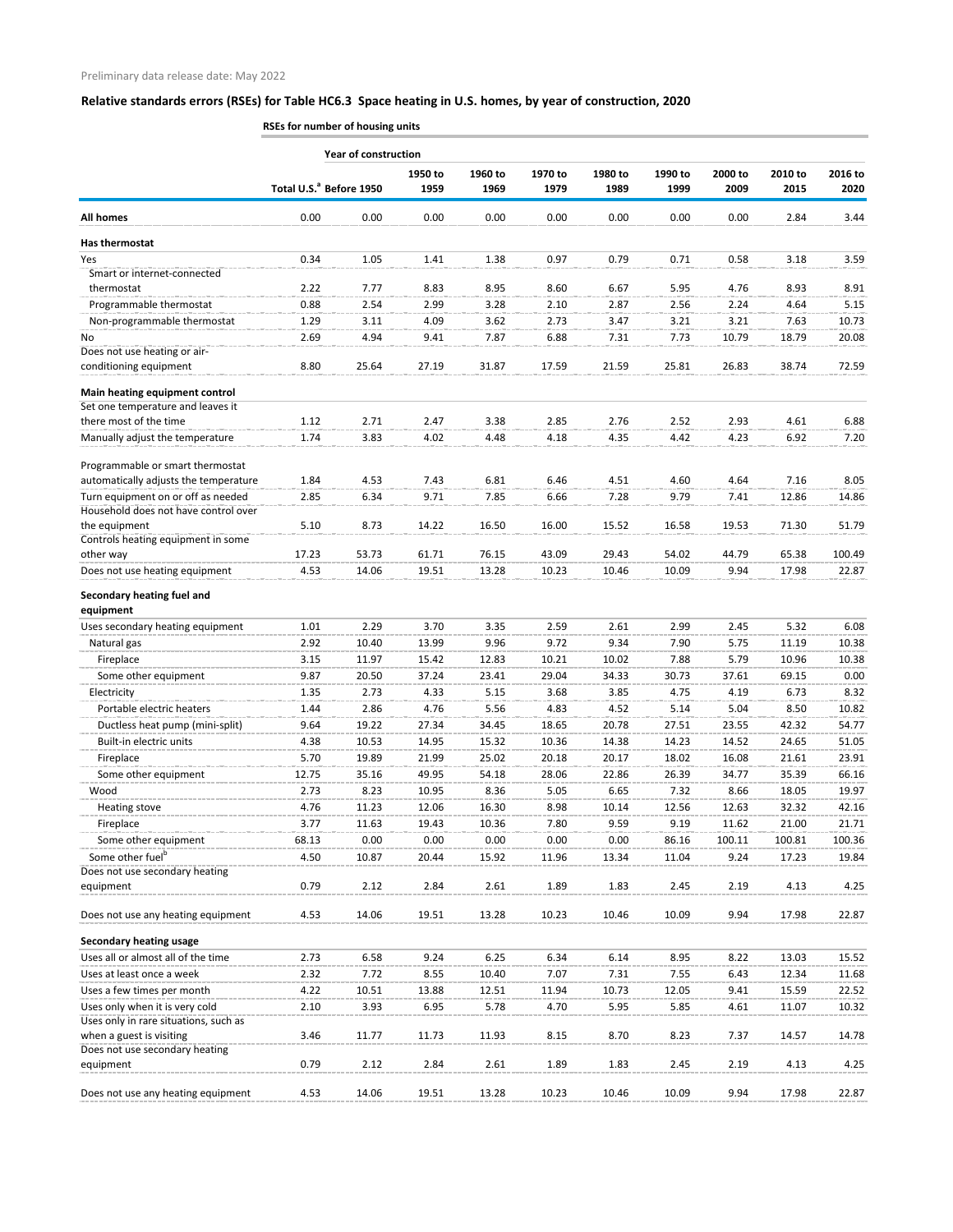**RSEs for number of housing units**

|                                                             |                                     | <b>Year of construction</b> |                 |                 |                 |                 |                 |                 |                 |                 |  |  |  |
|-------------------------------------------------------------|-------------------------------------|-----------------------------|-----------------|-----------------|-----------------|-----------------|-----------------|-----------------|-----------------|-----------------|--|--|--|
|                                                             | Total U.S. <sup>a</sup> Before 1950 |                             | 1950 to<br>1959 | 1960 to<br>1969 | 1970 to<br>1979 | 1980 to<br>1989 | 1990 to<br>1999 | 2000 to<br>2009 | 2010 to<br>2015 | 2016 to<br>2020 |  |  |  |
| All homes                                                   | 0.00                                | 0.00                        | 0.00            | 0.00            | 0.00            | 0.00            | 0.00            | 0.00            | 2.84            | 3.44            |  |  |  |
| Winter indoor daytime temperature<br>when someone is home   |                                     |                             |                 |                 |                 |                 |                 |                 |                 |                 |  |  |  |
| 63 degrees or less                                          | 4.53                                | 10.43                       | 13.35           | 13.38           | 9.88            | 12.26           | 12.59           | 13.74           | 23.80           | 36.22           |  |  |  |
| 64 to 66 degrees                                            | 2.75                                | 4.88                        | 8.98            | 8.00            | 7.05            | 6.93            | 7.61            | 8.20            | 12.10           | 17.24           |  |  |  |
| 67 to 69 degrees                                            | 1.21                                | 3.31                        | 4.31            | 4.77            | 3.60            | 3.17            | 3.80            | 3.81            | 7.51            | 6.97            |  |  |  |
| 70 degrees                                                  | 1.56                                | 4.04                        | 5.44            | 5.26            | 3.93            | 4.16            | 3.93            | 4.80            | 6.83            | 8.18            |  |  |  |
| 71 to 73 degrees                                            | 1.53                                | 4.63                        | 6.07            | 4.76            | 3.78            | 4.34            | 4.35            | 3.84            | 7.13            | 8.43            |  |  |  |
| 74 degrees or more                                          | 2.27                                | 6.51                        | 7.86            | 6.11            | 5.38            | 6.75            | 5.84            | 4.73            | 8.13            | 10.52           |  |  |  |
| Does not use heating equipment                              | 4.53                                | 14.06                       | 19.51           | 13.28           | 10.23           | 10.46           | 10.09           | 9.94            | 17.98           | 22.87           |  |  |  |
| Winter indoor daytime temperature                           |                                     |                             |                 |                 |                 |                 |                 |                 |                 |                 |  |  |  |
| when no one is home                                         |                                     |                             |                 |                 |                 |                 |                 |                 |                 |                 |  |  |  |
| 63 degrees or less                                          | 2.15                                | 3.92                        | 5.76            | 6.47            | 4.54            | 5.71            | 6.23            | 5.71            | 9.46            | 11.13           |  |  |  |
| 64 to 66 degrees                                            | 1.95                                | 4.66                        | 5.89            | 5.18            | 4.84            | 4.71            | 4.48            | 5.17            | 7.86            | 9.40            |  |  |  |
| 67 to 69 degrees                                            | 1.39                                | 3.74                        | 4.63            | 5.07            | 3.76            | 3.59            | 4.16            | 3.35            | 7.53            | 7.41            |  |  |  |
| 70 degrees                                                  | 2.23                                | 5.78                        | 6.67            | 6.58            | 5.57            | 5.40            | 5.22            | 5.99            | 8.84            | 10.04           |  |  |  |
| 71 to 73 degrees                                            | 2.10                                | 6.19                        | 7.21            | 6.69            | 5.61            | 6.13            | 5.94            | 5.88            | 8.81            | 11.37           |  |  |  |
| 74 degrees or more                                          | 2.59                                | 9.55                        | 9.63            | 7.70            | 7.10            | 7.97            | 7.27            | 6.40            | 9.50            | 12.94           |  |  |  |
| Does not use heating equipment                              | 4.53                                | 14.06                       | 19.51           | 13.28           | 10.23           | 10.46           | 10.09           | 9.94            | 17.98           | 22.87           |  |  |  |
| Winter indoor temperature at night                          |                                     |                             |                 |                 |                 |                 |                 |                 |                 |                 |  |  |  |
| 63 degrees or less                                          | 2.70                                | 4.88                        | 6.91            | 6.96            | 5.28            | 6.39            | 6.19            | 6.43            | 11.46           | 14.77           |  |  |  |
| 64 to 66 degrees                                            | 2.11                                | 4.10                        | 6.82            | 4.78            | 4.72            | 5.73            | 4.89            | 5.56            | 9.62            | 9.28            |  |  |  |
| 67 to 69 degrees                                            | 1.65                                | 3.76                        | 4.06            | 4.69            | 3.86            | 4.37            | 3.84            | 3.93            | 6.99            | 6.84            |  |  |  |
| 70 degrees                                                  | 2.03                                | 5.26                        | 6.24            | 6.40            | 4.29            | 5.27            | 5.27            | 5.42            | 7.68            | 9.96            |  |  |  |
| 71 to 73 degrees                                            | 2.12                                | 6.17                        | 6.27            | 7.32            | 4.47            | 5.22            | 5.36            | 5.87            | 8.32            | 9.86            |  |  |  |
| 74 degrees or more                                          | 2.60                                | 7.93                        | 8.69            | 8.02            | 5.63            | 7.30            | 7.51            | 5.87            | 11.59           | 12.65           |  |  |  |
| Does not use heating equipment                              | 4.53                                | 14.06                       | 19.51           | 13.28           | 10.23           | 10.46           | 10.09           | 9.94            | 17.98           | 22.87           |  |  |  |
| <b>Heated basement</b>                                      |                                     |                             |                 |                 |                 |                 |                 |                 |                 |                 |  |  |  |
| Yes                                                         | 1.16                                | 3.41                        | 3.62            | 4.34            | 4.19            | 4.05            | 3.95            | 3.82            | 8.96            | 10.41           |  |  |  |
| No                                                          | 2.25                                | 3.92                        | 6.37            | 7.92            | 7.41            | 7.39            | 10.52           | 7.46            | 17.19           | 18.28           |  |  |  |
| Not asked (heated homes with no                             |                                     |                             |                 |                 |                 |                 |                 |                 |                 |                 |  |  |  |
| basement)                                                   | 0.60                                | 3.03                        | 2.98            | 2.77            | 2.35            | 2.98            | 2.37            | 2.64            | 5.60            | 5.71            |  |  |  |
| Not asked (unheated homes,<br>apartments, and mobile homes) | 0.37                                | 3.97                        | 6.54            | 4.34            | 2.75            | 2.67            | 3.73            | 3.56            | 6.12            | 7.30            |  |  |  |
| <b>Heated attic</b>                                         |                                     |                             |                 |                 |                 |                 |                 |                 |                 |                 |  |  |  |
| Yes                                                         | 4.07                                | 7.95                        | 14.49           | 16.00           | 17.20           | 14.47           | 15.16           | 11.19           | 24.12           | 25.24           |  |  |  |
| No                                                          | 0.74                                | 2.56                        | 2.73            | 3.03            | 2.90            | 2.79            | 2.78            | 2.46            | 5.05            | 5.27            |  |  |  |
| Not asked (heated homes with no                             |                                     |                             |                 |                 |                 |                 |                 |                 |                 |                 |  |  |  |
| attic)                                                      | 1.39                                | 3.63                        | 3.49            | 5.00            | 4.27            | 4.85            | 4.54            | 4.94            | 7.92            | 7.82            |  |  |  |
| Not asked (unheated homes,                                  |                                     |                             |                 |                 |                 |                 |                 |                 |                 |                 |  |  |  |
| apartments, and mobile homes)                               | 0.37                                | 3.97                        | 6.54            | 4.34            | 2.75            | 2.67            | 3.73            | 3.56            | 6.12            | 7.30            |  |  |  |
| <b>Heated attached garage</b>                               |                                     |                             |                 |                 |                 |                 |                 |                 |                 |                 |  |  |  |
| Yes                                                         | 3.93                                | 15.01                       | 11.06           | 10.50           | 8.34            | 12.93           | 11.19           | 9.94            | 21.58           | 17.33           |  |  |  |
| No<br>Not asked (heated homes with no                       | 0.88                                | 5.66                        | 3.95            | 3.68            | 3.11            | 2.51            | 2.17            | 2.45            | 4.79            | 4.79            |  |  |  |
| attached garage)                                            | 1.12                                | 2.05                        | 2.85            | 3.42            | 4.13            | 4.69            | 6.06            | 5.85            | 8.67            | 15.22           |  |  |  |
| Not asked (unheated homes,                                  |                                     |                             |                 |                 |                 |                 |                 |                 |                 |                 |  |  |  |
| apartments, and mobile homes)                               | 0.37                                | 3.97                        | 6.54            | 4.34            | 2.75            | 2.67            | 3.73            | 3.56            | 6.12            | 7.30            |  |  |  |